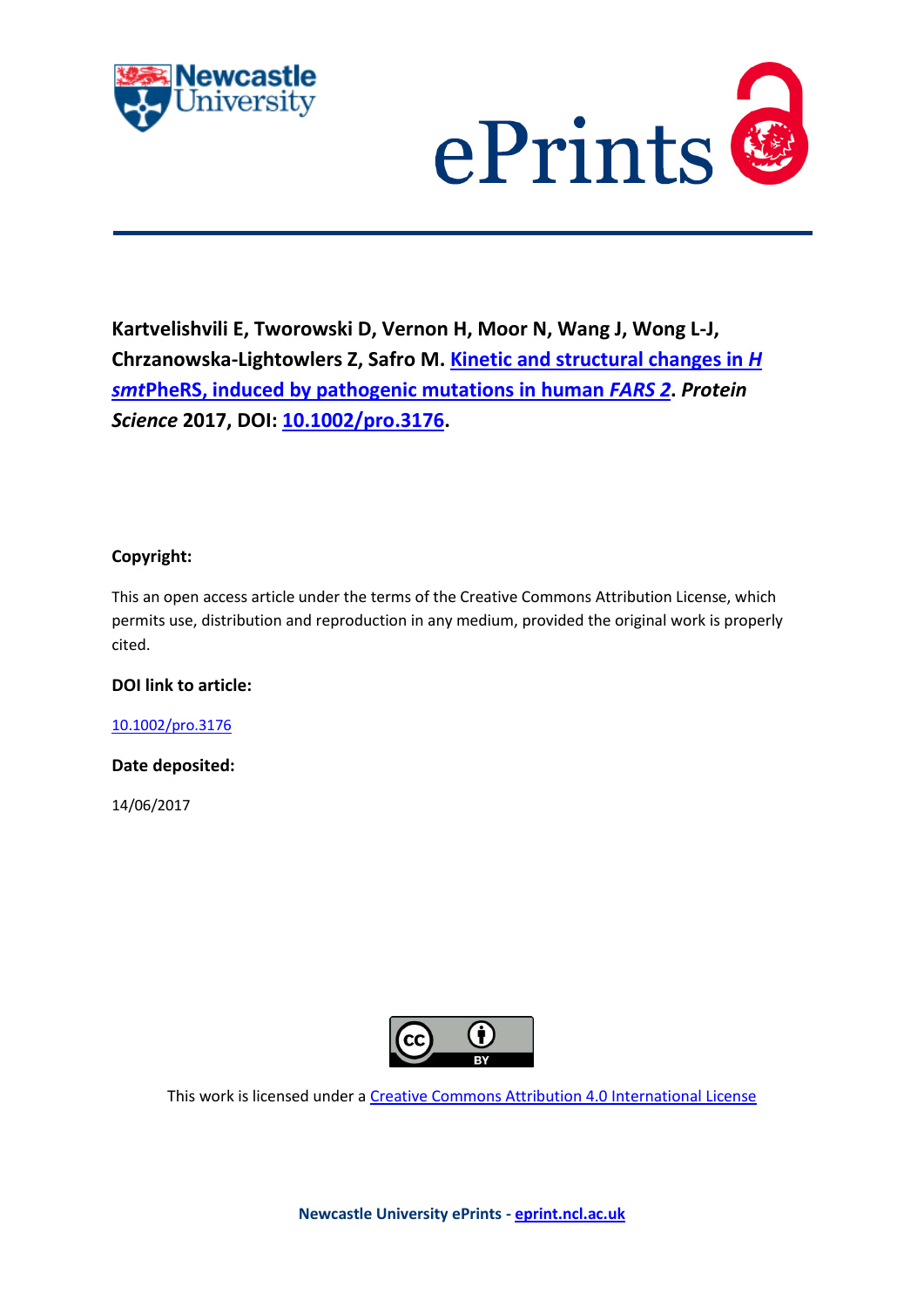

# Kinetic and structural changes in HsmtPheRS, induced by pathogenic mutations in human FARS2

# Ekaterine Kartvelishvili,<sup>1</sup> Dmitry Tworowski,<sup>1</sup> Hilary Vernon,<sup>2</sup> Nina Moor,<sup>3</sup> Jing Wang,<sup>4,5</sup> Lee-Jun Wong,<sup>5</sup> Zofia Chrzanowska-Lightowlers,<sup>6</sup> and Mark Safro<sup>1</sup>\*

<sup>1</sup>Department of Structural Biology, Weizmann Institute of Science, Israel

<sup>2</sup>McKusick-Nathans Institute of Genetic Medicine, Johns Hopkins School of Medicine, Baltimore

<sup>3</sup>Laboratory of Bioorganic Chemistry of Enzymes, Institute of Chemical Biology and Fundamental Medicine, Novosibirsk, Russia 4 Ambry Genetics, California

<sup>5</sup>Molecular and Human Genetics, Baylor College of Medicine, Houston, Texas

<sup>6</sup>Wellcome Centre for Mitochondrial Research, Newcastle University, Newcastle NE2 4HH, United Kingdom

Received 12 January 2017; Accepted 11 April 2017 DOI: 10.1002/pro.3176 Published online 00 Month 2017 proteinscience.org

Abstract: Mutations in the mitochondrial aminoacyl-tRNA synthetases (mtaaRSs) can cause profound clinical presentations, and have manifested as diseases with very selective tissue specificity. To date most of the mtaaRS mutations could be phenotypically recognized, such that clinicians could identify the affected mtaaRS from the symptoms alone. Among the recently reported pathogenic variants are point mutations in FARS2 gene, encoding the human mitochondrial PheRS. Patient symptoms range from spastic paraplegia to fatal infantile Alpers encephalopathy. How clinical manifestations of these mutations relate to the changes in three-dimensional structures and kinetic characteristics remains unclear, although impaired aminoacylation has been proposed as possible etiology of diseases. Here, we report four crystal structures of HsmtPheRS mutants, and extensive MD simulations for wild-type and nine mutants to reveal the structural changes on dynamic trajectories of HsmtPheRS. Using steady-state kinetic measurements of phenylalanine activation and tRNA<sup>Phe</sup> aminoacylation, we gained insight into the structural and kinetic effects of mitochondrial disease-related mutations in FARS2 gene.

Keywords: mitochondrial diseases; mitochondrial PheRS; mutants; X-ray structures; molecular dynamic simulations; kinetic experiments

#### Introduction

Mitochondria are vital organelles that are present in all nucleated mammalian cells and possess their own genome and biosynthetic machinery to produce both RNAs and proteins. Of the  $\sim\!\!1500$  proteins that comprise a functional mitochondrion,  ${\sim}{99\%}$  of these are

Abbreviations: aa, amino acids; ABD, anticodon-binding domain; CAM, catalytic module; 3DN, aa numbering as in 3D structure; HsmtPheRS, human mitochondrial phenylalanyl-tRNA synthetase; MD, molecular dynamic; WT, wild type.

Additional Supporting Information may be found in the online version of this article.

Grant sponsor: The Wellcome Trust; Grant number: 096919/Z/11/Z (to Z.C.L.).

\*Correspondence to: Mark Safro, Department of Structural Biology, Weizmann Institute of Science, Hertzel Str., Rehovot 76100, Israel. E-mail: mark.safro@weizmann.ac.il

This is an open access article under the terms of the [Creative Commons Attribution](http://creativecommons.org/licenses/by/4.0/) License, which permits use, distribution and reproduction in any medium, provided the original work is properly cited.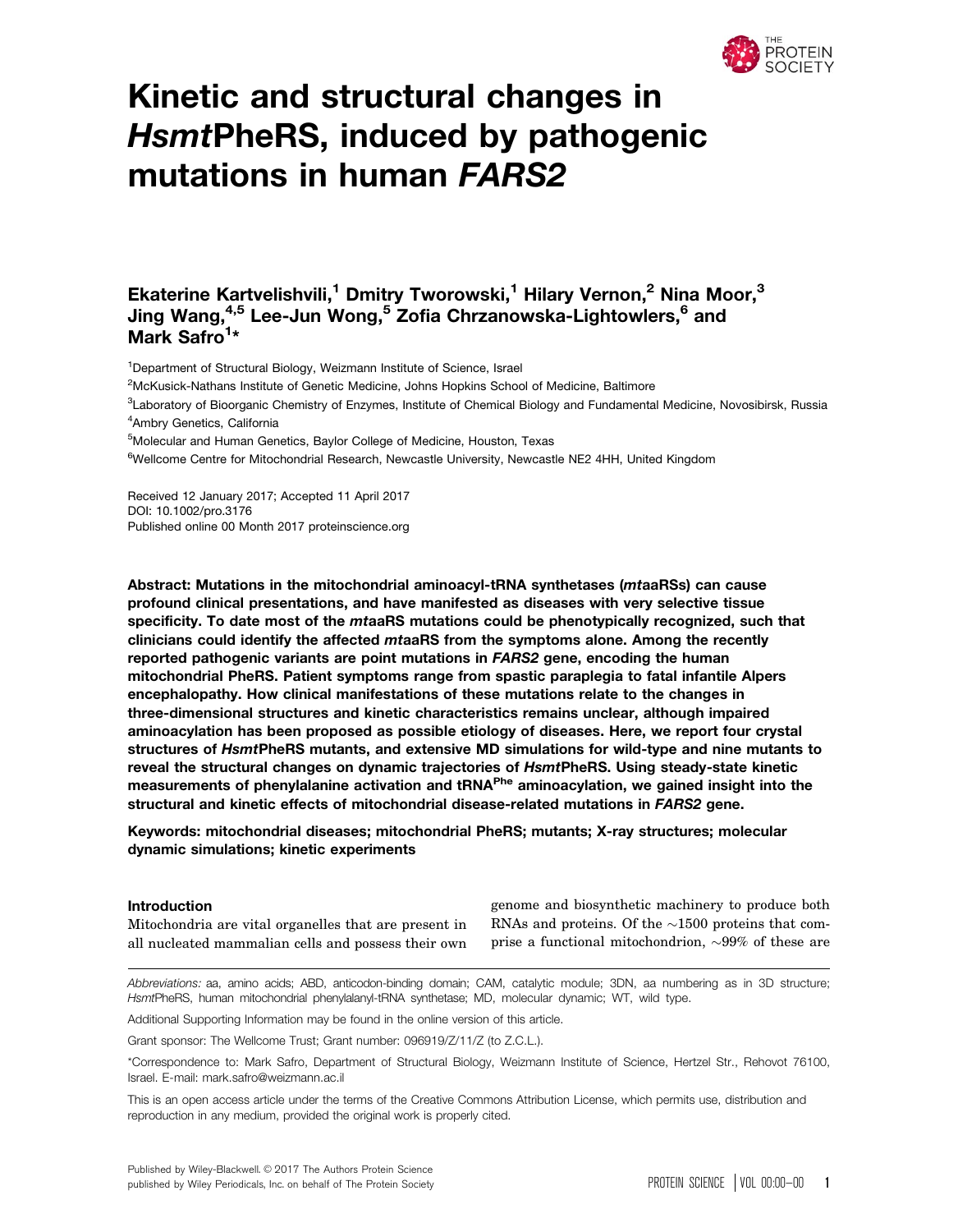

Figure 1. (A) The overall structure of the HsmtPheRS enzyme complexed with PheOH-AMP is presented. The N-terminal region (residues 1–47) depicted in dark blue, the catalytic domain (residues 48–289) in green, and the C-terminal domain (residues 323–415) in red. The ligand (PheOH-AMP) is shown in ribbon representation (yellow). (B) The unbiased  $(F<sub>obs</sub> - F<sub>calc</sub>)$  electron density map of phenylalanyl-adenylate analog (Phe-AMP) calculated with the phases derived from the nearly complete model of HsmtPheRS and contoured at 2.0 $\sigma$ . The protein residues participating in direct and water-mediated contacts with PheOH-AMP are shown. Water molecules are marked by red spheres. The anchoring of the  $\alpha$ -NH $_3^+$  group of PheOH-AMP is achieved by direct hydrogen bonding between the O<sup> $\gamma$ </sup> atom of Ser $\alpha$ 121, and the wellordered water molecule X9 observed in almost all PheRS complexes. The X9 molecule, in turn, is located at an Hbonding distance from the O<sup> $\gamma$ </sup> of Thr120, the N<sup>e2</sup> of Gln157, and the  $O^{\epsilon 1}$  of Glu159.

nuclear encoded, synthesized on cytosolic ribosomes and imported into the mitochondrial matrix. Amongst these are the mitochondrial mtaaRSs, which are key components in protein biosynthesis. Abnormalities in mtaaRSs are an increasingly recognized cause of human mitochondrial disease with profound clinical presentations.<sup>1</sup> Loss of quality control in mitochondrial protein translation is expected to reduce oxidative phosphorylation capacity leading to ATP

deficiency in all tissues. In the increasing number of patients reported thus far, the pattern of which tissue is affected is almost always associated with a particular mtaaRS, such that clinicians can often identify the affected  $mta$ aRS from the symptoms alone.<sup>1,2</sup> Pathogenic variants have been described in genes encoding 12 of the 19 mtaaRSs and are associated with a variety of clinical presentations including leukoencephalopathy with brain stem and spinal cord involvement and lactate elevation (LBSL, MIM 611105) caused by variants in DARS2, pontocerebellar atrophy type 6 (MIM 611523) caused by variants in RARS2, and a fatal infantile cardiomyopathy (MIM 614096) caused by variants in  $AARS2$ , among others.<sup>1,2</sup>

The overall prevalence of defects in mitochondrial aa $\rm RS2$  gene is  ${\sim}1\%$  (7/800) among observed 800 patients, who are suspected of having mitochondrial disorders.<sup>3</sup> It is important to note that among them 57% (four of seven) of positive findings are in the FARS2 gene.3 Pathogenic variants in FARS2 encoding the human mitochondrial PheRS (HsmtPheRS) have been associated with phenotypes ranging from spastic paraplegia to fatal infantile Alpers encephalopathy. $4-7$  How clinical manifestation and disease phenotypes of individual mutations in HsmtPheRS, relate to the changes in their 3D-structures and enzymatic activities has remained unclear, although impaired aminoacylation activity of the aaRSs has been generally proposed as a potential etiology of these diseases.

Correct charging of tRNAs with their cognate amino acid (aa), is a crucial quality control step in protein synthesis. The covalent linking of the correct aa to the relevant tRNA is accomplished by the aaRSs through a two-step aminoacylation reaction.<sup>8</sup> Before a chemical reaction will start, the aaRS recognizes and binds both the cognate aa and ATP in their specific binding pockets. In the first step of the reaction, the amino acid is activated by ATP, forming the first intermediate Phe-AMP. In the second step, the aa moiety is transferred to the 3'-terminal ribose of the cognate tRNA, generating the final aminoacyl-tRNA, and releasing AMP.<sup>8</sup>

Eukaryotic cells harbor two different types of phenylalanyl-tRNA synthetase (PheRS): the heterotetrameric cytosolic and monomeric mitochondrial forms. $9-12$  The mature *Hsmt*PheRS homolog is a single-chain enzyme comprising 415 amino acids and crystal structures of this enzyme have now been determined for both the native form and in complexes with various ligands.<sup>13-15</sup> The  $HsmtPheRS$  is composed of three major structural blocks: the N-terminal region, the CAM, and the  $ABD^{10}$  [Fig. 1(A)]. Conservation of the topology of the binding site cavity is critical for correct aminoacylation. The bottom surface of the pocket is covered by invariant glycines, thus providing the space required for the phenylalanine (Phe) and ATP moieties<sup>10,16</sup> [Fig.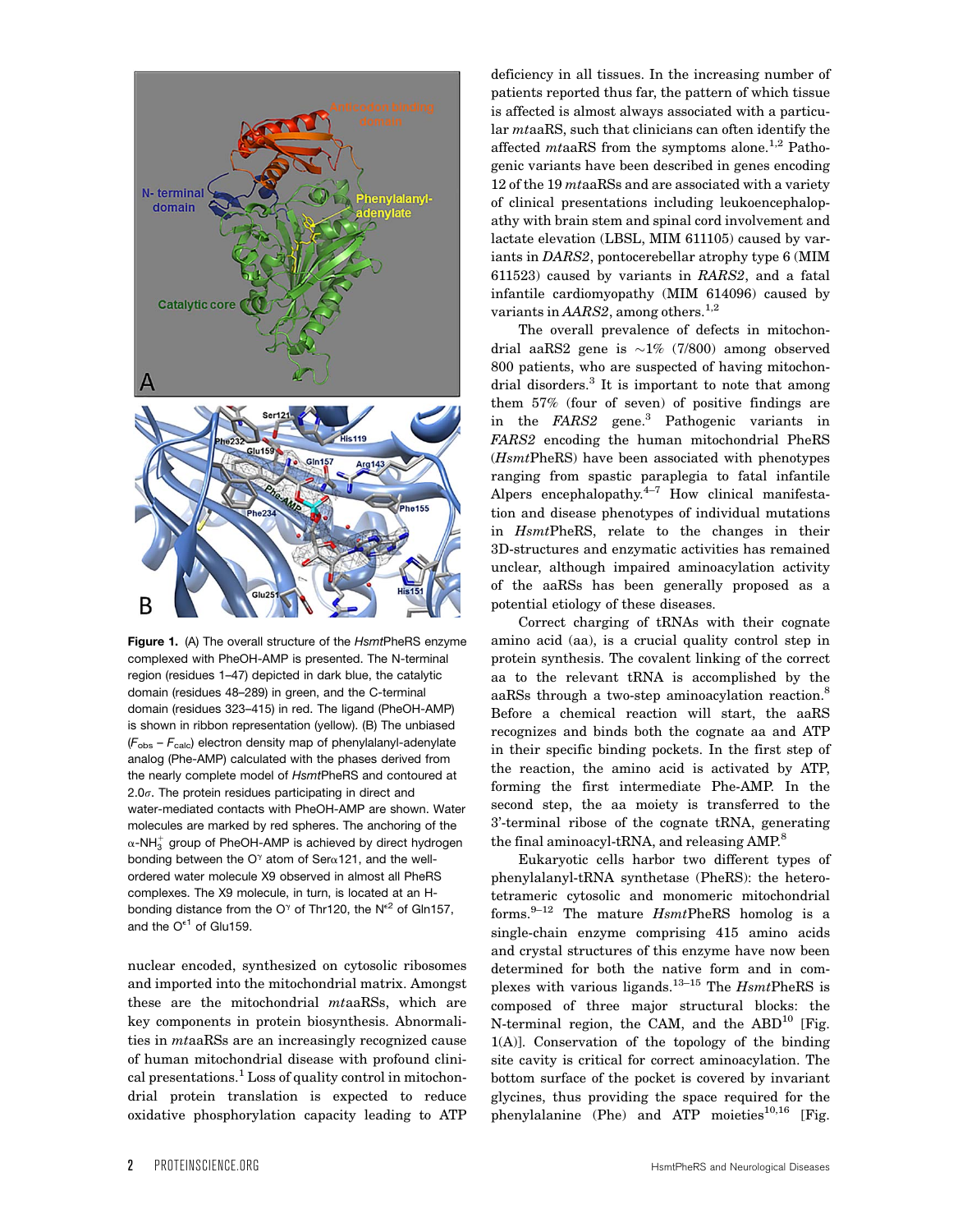

Figure 2. Transitions from the active "open" (A) to inactive "closed" (B) conformations of HsmtPheRS upon complex formation with tRNA<sup>Phe</sup> are shown with the tRNA<sup>Phe</sup> molecule depicted by "worm" representation.<sup>12,18</sup> PDB ID of the HsmtPheRS complexed with tRNA<sup>Phe</sup> is 3TUP.

1(B)]. One wall is made up entirely of residues that participate in the formation of hydrogen bonds (HB) with the Phe substrate (via amine and carboxyl functional groups) and transition state intermediates: Glu159, Ser121, His119, and Gln157.

Specific recognition of the Phe is achieved by interactions where the substrate phenyl ring and two neighboring phenyl rings of Phe232 and Phe234 make "edge-to-face" contacts<sup>17</sup> [Fig. 1(B)]. The appearance of the Phe substrate in such an environment doubles the attractive potential energy of interaction of a single "edge-to-face" aromatic-aromatic interaction and thus makes the Phe-PheRS recognition highly specific and very favorable energetically. The anchoring of the Phe substrate amino group is achieved by its interactions with Ser121, His119, and via the well-ordered water molecule with Gln157 and Glu159.

The crystal structure of  $HsmtPheRS-tRNA<sup>Phe</sup>$ complex, biochemical and small-angle X-ray scattering data indicate that the formation of the catalytically active complex with  $tRNA<sup>Phe</sup>$  in human mitochondria requires a significant rearrangement of the ABD.13,18,19 To bind tRNAPhe correctly, the  $\mathrm{ABD}$  must undergo a  ${\sim}160^\circ$  hinge-type rotation upon binding (Fig. 2). Such global repositioning of the domains is tRNA modulated and governed by long range electrostatic interactions. $20,21$  Two basic conformations for HsmtPheRS, have revealed themselves: a "closed" inactive unbound state and an "open" active state upon tRNA binding.<sup>19</sup> A transition, however, between two basic conformations,

happens through the various intermediate (probably short-live) conformations.

To explore the effects of mutations on the functional activity of  $HsmtPheRS$  in vitro, we performed steady-state kinetic measurements for both the Phe activation reactions and tRNA<sup>Phe</sup> aminoacylation of WT and mutant enzymes. To gain an insight into the problem we solved the crystal structures of four HsmtPheRS mutants. We also ran extensive MD simulations to reveal the structural changes on the dynamic trajectories of HsmtPheRS, caused by reported point mutations.

#### Results

### Kinetic study of functional activities of HsmtPheRS mutants

Three of the nine HsmtPheRS variants (Supporting Information Table S1) that we analysed demonstrated modest changes in the catalytic efficiency of charging tRNAPhe (summarized in Table I). The Pro49Ala and Arg387Gln mutations led to a 1.2- to 1.3-fold decrease in the  $k_{cat}/K_m$  value due to a reduced  $k_{cat}$ . The Thr210Met replacement increased the catalytic efficiency of tRNA<sup>Phe</sup> charging by 1.4-fold due to a lower  $K_{\rm m}$  value for tRNA<sup>Phe</sup>. Mutations of residues within different structural domains, namely Asp289Tyr and Arg383Cys, halved the catalytic efficiency. In the case of Asp289Tyr, the reduced  $k_{cat}/K_m$  resulted from a decreased  $k_{\text{cat}}$ ; whilst for Arg383Cys, it was due to a combination of increased  $K<sub>m</sub>$  and decreased  $k<sub>cat</sub>$  (Table I). Combination of increased  $K<sub>m</sub>$  value for Phe and a decreased  $k_{\text{cat}}$  caused even more significant effects in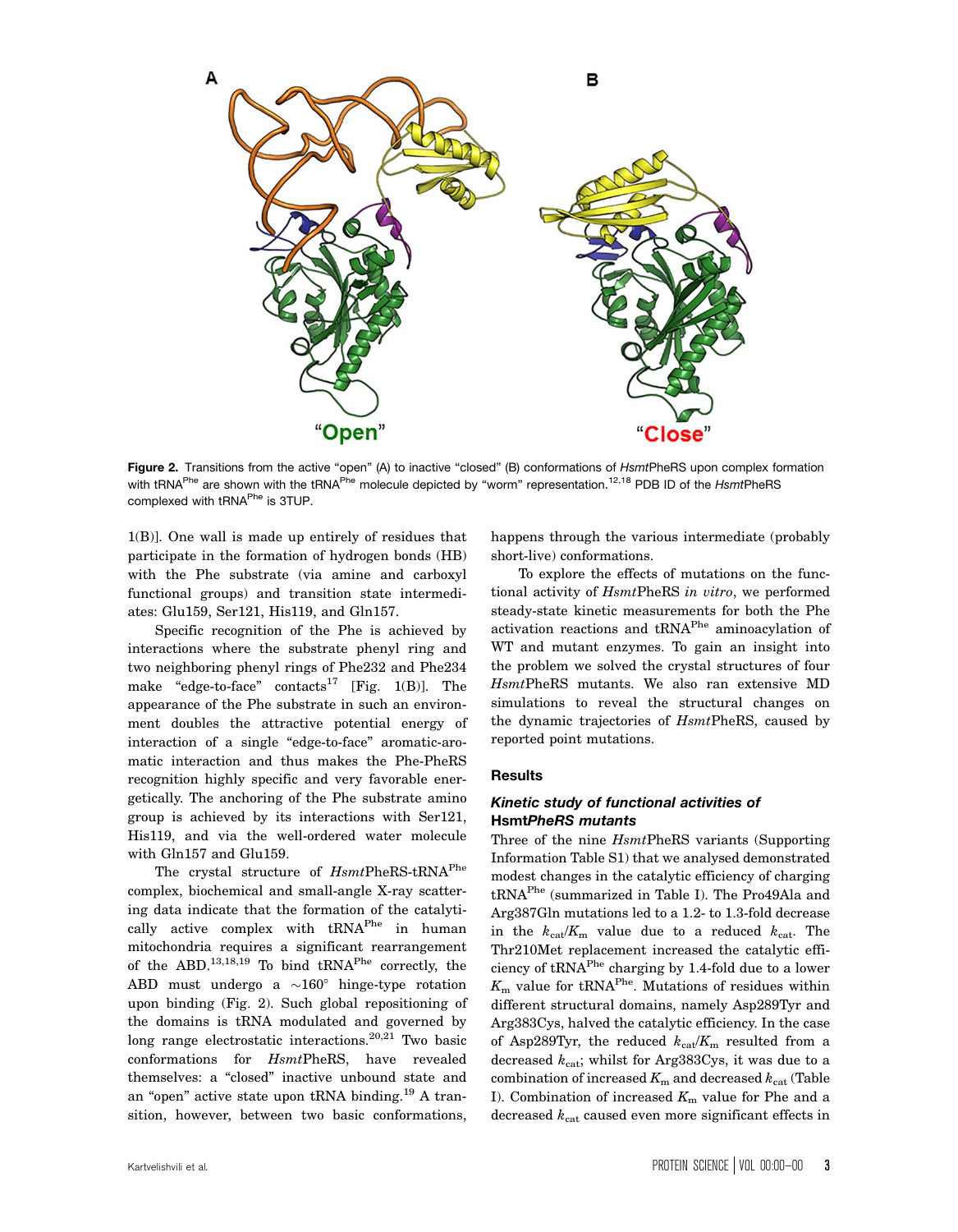Table I. Kinetic Parameters of  $tRNA<sup>Phe</sup> Aminoacylation$  by HsmtPheRS Mutants

| H smtPheRS        | Substrate                      | $K_{\rm m}$ ( $\mu$ <i>M</i> ) | $k_{\text{cat}}\left(\text{min}^{-1}\right)$ | $k_{\rm cat}/K_{\rm m}$ (min <sup>-1</sup> $\mu$ <i>M</i> <sup>-1</sup> ) | $k_{\text{cat}}/K_{\text{m}}$ (relative) |
|-------------------|--------------------------------|--------------------------------|----------------------------------------------|---------------------------------------------------------------------------|------------------------------------------|
| Wild-type         | $\mathbf{tRNA}^{\mathrm{Phe}}$ | $1.2 \pm 0.2$                  | $11.5 \pm 1.2$                               | 9.6                                                                       |                                          |
| Wild-type         | Phe                            | $2.4 \pm 0.4$                  | $11.5 \pm 1.5$                               | 4.8                                                                       |                                          |
| P <sub>49</sub> A | $\mathbf{tRNA}^{\mathrm{Phe}}$ | $1.1 \pm 0.2$                  | $8.3 \pm 0.8$                                | 7.5                                                                       | 0.78                                     |
| H99D              | Phe                            | $5.6 \pm 0.8$                  | $0.72 \pm 0.14$                              | 0.13                                                                      | 0.027                                    |
| R117G             | Phe                            | $12 \pm 3$                     | $1.2 \pm 0.13$                               | 0.10                                                                      | 0.021                                    |
| H123P             | $\text{tRNA}^{\text{Phe}}$     |                                |                                              |                                                                           | $\sim 0.00032^{\rm a}$                   |
| <b>T210M</b>      | $\text{tRNA}^{\text{Phe}}$     | $0.36 \pm 0.04$                | $4.8 \pm 0.4$                                | 13.3                                                                      | 1.4                                      |
| G273S             | $\text{tRNA}^{\text{Phe}}$     |                                |                                              |                                                                           | ${\sim}0.00025^{\mathrm{a}}$             |
| D289Y             | $\text{tRNA}^{\text{Phe}}$     | $1.0 \pm 0.18$                 | $5.0 \pm 0.5$                                | 5.0                                                                       | 0.52                                     |
| <b>R383C</b>      | $\mathbf{tRNA}^{\mathrm{Phe}}$ | $2.1 \pm 0.3$                  | $8.7 \pm 0.7$                                | 4.1                                                                       | 0.43                                     |
| R387Q             | $\text{tRNA}^{\text{Phe}}$     | $1.2 \pm 0.1$                  | $11 \pm 1.2$                                 | 8.3                                                                       | 0.86                                     |

<sup>a</sup>  $k_{\text{cat}}/K_{\text{m}}$  value was estimated from the initial rate of aminoacylation reaction normalized to the enzyme concentration (1.5)  $\mu$ M for mutant; 0.15  $\mu$ M for the wild-type).

the His99Asp and Arg117Gly mutants where a 40- to 50-fold reduction in the  $k_{cat}/K_m$  value was recorded. The effect was even stronger in two other  $HsmtPheRS$ variants, namely His123Pro and Gly273Ser, which demonstrated negligible ability to charge tRNA<sup>Phe</sup>. Only by performing the kinetic measurements at very high concentrations of the mutant enzymes, could we estimate their catalytic efficiencies, which were at least 3100-fold and 4000-fold lower than that of the wild-type enzyme.

Several mutants were tested further in vitro for functionality in Phe activation (Fig. 3, Table II). The wild-type HsmtPheRS and the Pro49Ala mutant both stimulate Phe-dependent ATP hydrolysis with nearly identical specific activities. While an approximately twofold reduction in the ATP consumption rate was seen in the His99Asp mutant, this dropped to a 20-fold reduction in the Arg117Gly, Gly273Ser,

and His123Pro mutants. Notably, the effects on the HsmtPheRS activity in Phe activation in the His99Asp, His123Pro and Gly273Ser mutants did not correlate with their efficiency of tRNA<sup>Phe</sup> aminoacylation (Tables I and II). All three of these mutations were impaired the aa activation (Fig. 3) to a lesser extent than in the transfer of the amino acid group to the tRNA. The Arg117Gly and His123Pro mutations have comparable effects on the  $HsmtPheRS$  activity at both steps of the aminoacylation reaction.

#### Crystal structures

To determine whether mutations triggered conformational changes in HsmtPheRS, we cloned all the mutant sequences, expressed and purified the recombinant proteins without His-tags in preparation for crystallization studies using conditions analogous to those used for WT  $H$ smtPheRS.<sup>22</sup> Only four



Figure 3. Phenylalanine activation by wild-type and mutant forms of HsmtPheRS. The time courses of formation of Pheadenylate and AMP (produced due to hydrolysis of the adenylate) was analyzed by TLC. The reaction was performed with 20 μM [α-<sup>32</sup>P]ATP, 9 mM MgCl<sub>2</sub>, 150 nM WT or mutant PheRSs, 1 mM phenylalanine, and 20 U/mL of inorganic pyrophosphatase. These are shown in (A) wild-type HsmtPheRS; (B) mutant Pro49Ala; (C) mutant His99Asp; (D) mutant Arg117Gly; (E) mutant His123Pro; and (F) mutant Gly273Ser.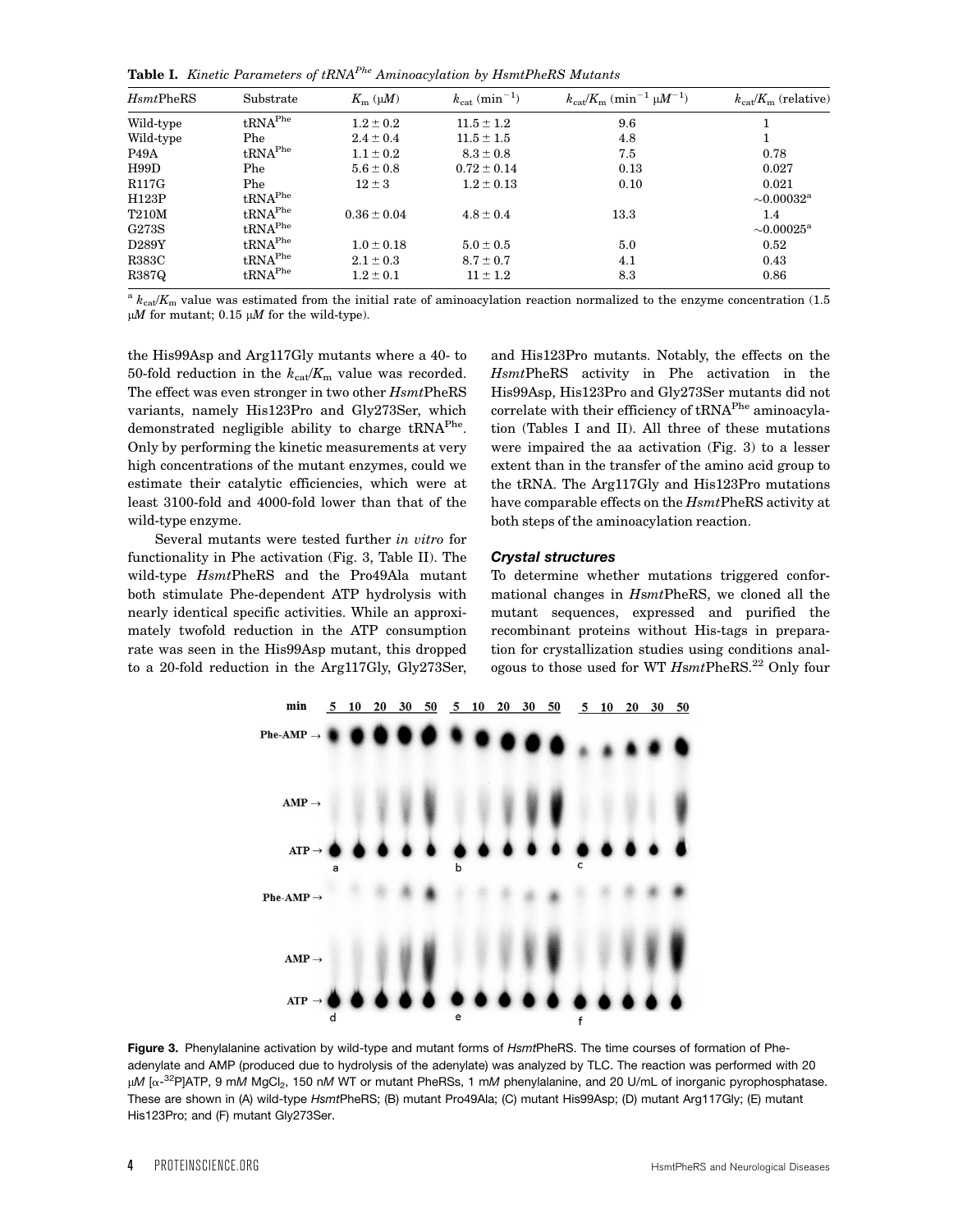Table II. Specific Activities of HsmtPheRS Mutants in the Phe Activation Reaction

| H smtPheRS         | Initial velocity<br>$(\mu M/min)$ | Initial velocity<br>(relative) |
|--------------------|-----------------------------------|--------------------------------|
| <b>WT</b>          | $0.54 \pm 0.05$                   | 1                              |
| P <sub>49</sub> A  | $0.66 \pm 0.05$                   | 1.2                            |
| H99D               | $0.21 \pm 0.03$                   | 0.39                           |
| R <sub>117</sub> G | $0.02 \pm 0.002$                  | 0.042                          |
| H123P              | $0.02 \pm 0.002$                  | 0.043                          |
| G273S              | $0.04 \pm 0.003$                  | 0.06                           |

The initial velocities of the activation reaction were determined by ATP consumption assay at identical concentrations of WT and mutant enzymes  $(0.8 \mu M)$ .

mutants out of nine generated crystals, which diffracted to 1.87 Å, 1.89 Å, 2.05 Å, and 1.46 Å resolution for Pro49Ala (PDB ID 5MGH), Thr210Met (PDB ID 5MGU), Asp289Tyr (PDB ID 5MGV), and Arg383Cis (PDB ID 5MGW), respectively (Table III). The crystal structures of these four mutants resembled each other in the overall molecular structure and all of them are closely related to the threedimensional structure of WT HsmtPheRS. Upon superimposition of the mutant crystal structures onto that of WT HsmtPheRS, they display the following values of r.m.s.d.: 0.256  $\AA$  over 347  $\text{Ca}$  atoms for Pro49Ala; 0.262 A over 368 C $\alpha$  atoms for Thr210Met; 0.194 Å over 364  $C_{\alpha}$  atoms for Asp289Tyr; and 0.442 Å over 345  $\rm Ca$  atoms for Arg383Cys. The failure to crystallize Arg117Gly, Gly273Ser, His99Asp, and His123Pro mutants may be related to the significant conformational changes that their 3D structures undergo. There is a straightforward interpretation of the results as they immediately relate to the successive snapshots of MD simulations carried out for each of the mutants. Rearrangements in the topology of the molecule prevent formation of intermolecular contacts, required for crystallization and the availability of the long range order in the crystals. For mutant Arg387Glu we could see only microcrystals, and failed to get crystals suitable for X-ray data collection.

## Mutant Asp289Tyr

Patient 5M (Supporting Information Table S1) is homozygous for Asp289Tyr in the FARS2 gene encoding HsmtPheRS. Patient 5M harbored a partial genomic deletion and a highly conserved Asp325Tyr missense variant (the difference in aa numbering is  $-36$ ) that caused early-onset epilepsy and an isolated complex IV deficiency in muscle.<sup>6</sup> Within HsmtPheRS, Asp289 is located at the interface of CAM and ABD. The mutated Asp289Tyr located at a distance from the synthetic active site and the contact area with cognate tRNA. The mutant demonstrates, however, a twofold reduction in the catalytic efficiency, due to a decreased  $k_{\text{cat}}$  value (Table I). Whilst no initial evidence suggests that this mutation is responsible for the observed reduction of the catalytic constant, we crystallized the mutated HsmtPheRS in the complex with Phe and ATP, as previously described<sup>13,22</sup> to identify its effect on 3D structure. The crystals diffracted to 2.0 Å resolution and belong to the space group  $P2_12_12_1$ , with unit cell parameters of  $a = 54.9 \text{ Å}, b = 90.0 \text{ Å}, c = 96.0 \text{ Å}$  (see Materials and Methods). The final atomic model

Table III. Data Collection and Refinement of HsmtPheRS Mutants

|                                   | Pro49Ala                      | Thr210Met                   | Asp289Tvr                   | Arg383Cys                   |
|-----------------------------------|-------------------------------|-----------------------------|-----------------------------|-----------------------------|
| Resolution range $(\dot{A})$      | $47.9 - 1.87$ $(1.94 - 1.87)$ | $46.66 - 1.89(1.96 - 1.89)$ | $50.05 - 2.05(2.08 - 2.05)$ | $45.9 - 1.46(1.512 - 1.46)$ |
| Space group                       | $P_2$ , $2_1$ , $2_1$         | $P_2_1 2_1 2_1$             | $P 212121$                  | $P_2$ , $2_1$ , $2_1$       |
| Cell dimensions $a, b, c$ (A)     | 55.04, 89.35, 97.23           | 54.54, 90.13, 97.45         | 54.77, 90.37, 95.17         | 53.35, 90.12, 99.08         |
| $\alpha$ , $\beta$ , $\gamma$ (°) | 90, 90, 90                    | 90, 90, 90                  | 90,90,90                    | 90, 90, 90                  |
| Unique reflections                | 40,252 (3917)                 | 38,365 (3749)               | 28,291 (1373)               | 83,388 (8212)               |
| Completeness $(\%)$               | 100                           | 98                          | 93.2                        | 100                         |
| Mean I/sigma (I)                  | 25.2                          | 22.14                       | 25.22                       | 33.2                        |
| Wilson B-factor $(\AA^2)$         | 35.84                         | 37.27                       | 25.15                       | 21.09                       |
| $R$ -merge                        | 7.2                           | 6.8                         | 7.0                         | 5.1                         |
| Reflections used<br>in refinement | 40,241 (3913)                 | 38,356 (3746)               | 26,918 (1373)               | 83,373 (8208)               |
| Reflections used for R-free       | 2003 (204)                    | 1999 (195)                  | 679 (40)                    | 2000 (197)                  |
| $R$ -work                         | 0.1976(0.3070)                | 0.2024(0.3579)              | 0.2089(0.2574)              | 0.1851(0.3112)              |
| $R$ -free                         | 0.2299(0.3436)                | 0.2415(0.4322)              | 0.2460(0.3061)              | 0.2050(0.3326)              |
| No. nonhydrogen atoms             | 3622                          | 3611                        | 3607                        | 3887                        |
| Water molecules                   | 259                           | 235                         | 249                         | 522                         |
| Protein residues                  | 405                           | 407                         | 405                         | 406                         |
| RMS (bonds) (A)                   | 0.007                         | 0.007                       | 0.007                       | 0.006                       |
| RMS (angles) $(°)$                | 0.91                          | 1.00                        | $1.2\,$                     | 0.82                        |
| Ramachandran favored (%)          | 96                            | 95                          | 95                          | 97                          |
| Ramachandran allowed (%)          | $3.5\,$                       | 4.4                         | 3.8                         | 3.0                         |
| Ramachandran outliers (%)         | 0.99                          | 0.49                        | 1.1                         | $\bf{0}$                    |
| Average $B$ -factor               | 42.67                         | 42.51                       | 46.5                        | 28.25                       |
| Macromolecules                    | 42.36                         | 42.21                       | 39.8                        | 26.93                       |
| Solvent                           | 46.71                         | 46.77                       | 48.8                        | 36.75                       |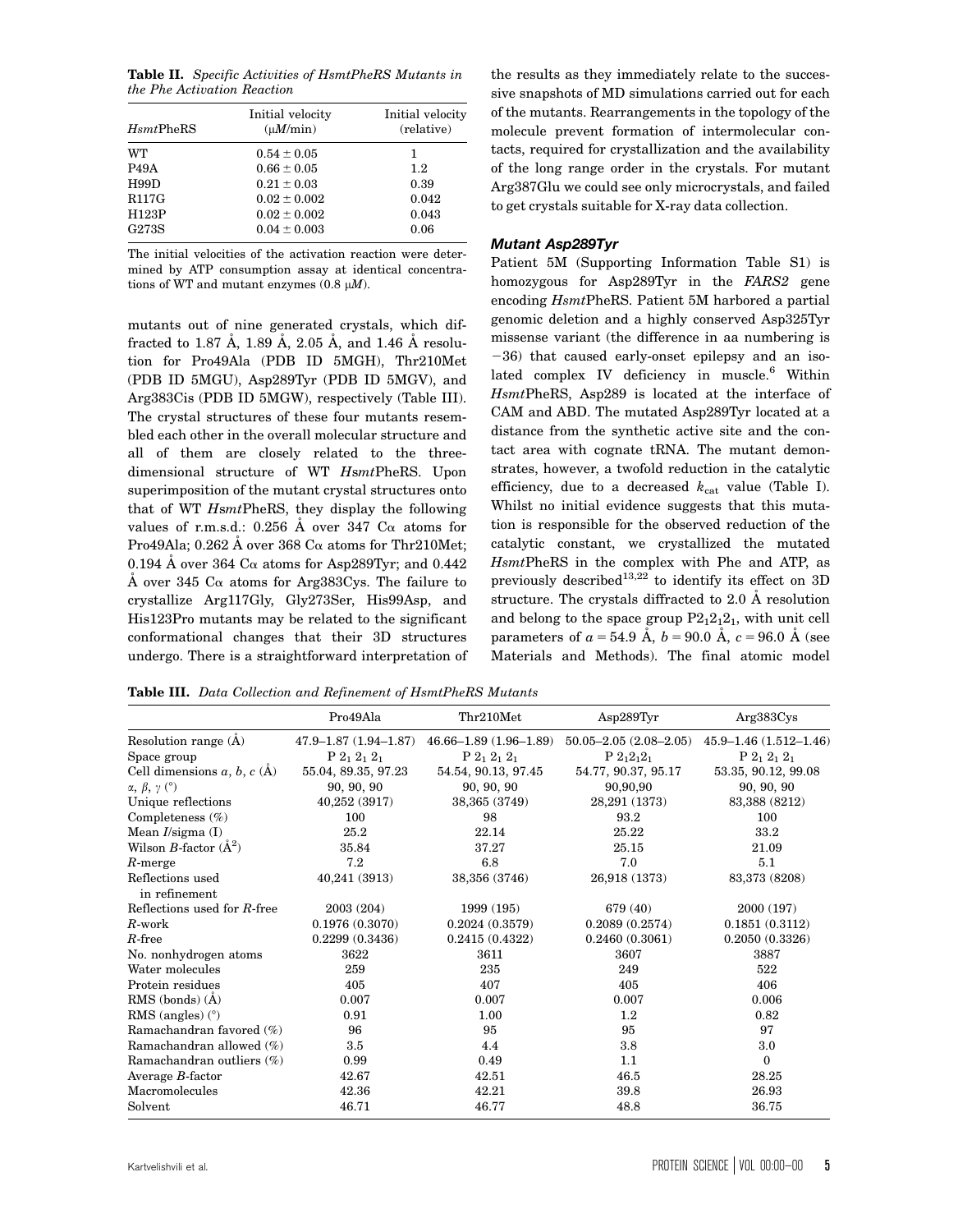

Figure 4. (A) Superimposition of the crystal structure of WT HsmtPheRS (blue) on to the mutant Asp289Tyr structure (burgundy) at the intersubunit interface. The perfect alignment of 3D-structures is clearly seen. Electrostatic interaction between His246 and Asp289 is substituted in this area for edge-to-face interactions between Phe281 and His246 from one side and Tyr289 from the other side. (B) Snapshots of global molecular dynamic simulations performed for the WT and Asp289Tyr mutant forms of HsmtPheRS (blue and burgundy, respectively) stopped at 22 ns on the pathway trajectory. Upon repositioning of the ABD from "closed" to an "open" state, WT molecule and Asp289Tyr mutant are passing through a number of similar intermediate states (mutation on the outer surface of the enzyme). Due to slowing down of ABD relocation in mutant, the WT and Asp289Tyr will go through similar conformations, but at different moments of time.

includes 405 aa residues and 250 water molecules (Table III). HsmtPheRS superimposed onto the WT HsmtPheRS with r.m.s.d. 0.24 Å over 400  $C_{\alpha}$  atoms. The X-ray data revealed a prominent structural distinction between the mutant HsmtPheRS and the WT enzyme in the appearance of the edge-to-face interactions between pair of Phe245 and His246 from the one side and Tyr289 from the other [Fig. 4(A)]. Thus, a new strong interaction between modules CAM and ABD is added to the mutated variant.

In order to uncover the reason of the activity reduction, we performed molecular dynamic (MD) simulations both for the WT HsmtPheRS and

Asp289Tyr mutant. The initial set of coordinates for the two molecules corresponded to the open state of HsmtPheRS, as experimentally observed in the complex with cognate tRNA<sup>Phe</sup>.<sup>13</sup> Simulations for WT and mutant were performed for 50 ns (see Materials and Methods) and revealed that the WT enzyme generates three major clusters of inter-domain contacts. These are salt bridges between ABD and CAM that are generated upon transitions from an open conformation to a closed one. The first contact is formed between Arg302 and Glu358 that belong to CAM and ABD, respectively. This bridge stabilizes open conformations upon formation of the complex with tRNA, and remains intact during almost half of the total MD simulations period  $(\sim]20$  ns). Subsequently, the Arg302 switches from Glu358 to Asp355, forming the next salt bridge in the cascade of contacts. After  ${\sim}40$  ns the ABD moves along its trajectory towards the closed conformation by breaking previous contacts with Arg302 and generating new ones. The Asp289Tyr mutant displayed substantial differences in dynamic behavior and mechanical trajectory [Fig. 4(B)]. The conclusion from the MD simulation is that the transition from the open "active" conformation to the closed "inactive" one happens almost approximately eight times faster  $({\sim}6\,$  ns) in the Asp289Tyr mutant. This led us to a remarkable finding: statistically the mutated enzyme spends longer time in the closed inactive state, thereby reducing the potential for aminoacylation activity of HsmtPheRS, consistent with the activity measurements. Thus, an in silico MD approach appears to be very useful in revealing functional roles of the mutations whose detrimental effects on the catalytic efficiency are otherwise difficult to describe in terms of structure and function.

#### Mutant Arg117Gly

This was one of two heterozygous variants,  $c.457A > G$  (p. Arg 153Gly; in 3DN is Arg 117Gly) and  $c.925G > A$  (p.Gly309Ser; in 3DN is Gly273Ser) identified in the human FARS2 gene (NM\_006567.3) of Patient 1F (Supporting Information Table S1), both were predicted to be deleterious by SIFT and Poly-Phen2.<sup>3</sup> This baby girl was 5 months old at the time of diagnosis, presenting with poor growth, persistent lactic acidosis with ketosis.

The residue Arg117 is located in the catalytic core of HsmtPheRS where its guanidinium group makes an internal salt bridge with Asp140 (in the strand) and HB with His123 (within the same helix). It constitutes a principal structure-forming contact of the CAM topology by holding together and correctly spacing the flanking helices and strands. Mutation of Arg to Gly will disturb the salt bridge between Asp140 and Arg117, thereby triggering significant changes in the CAM conformation. Moreover, appearance of glycine in the Leu116-Thr120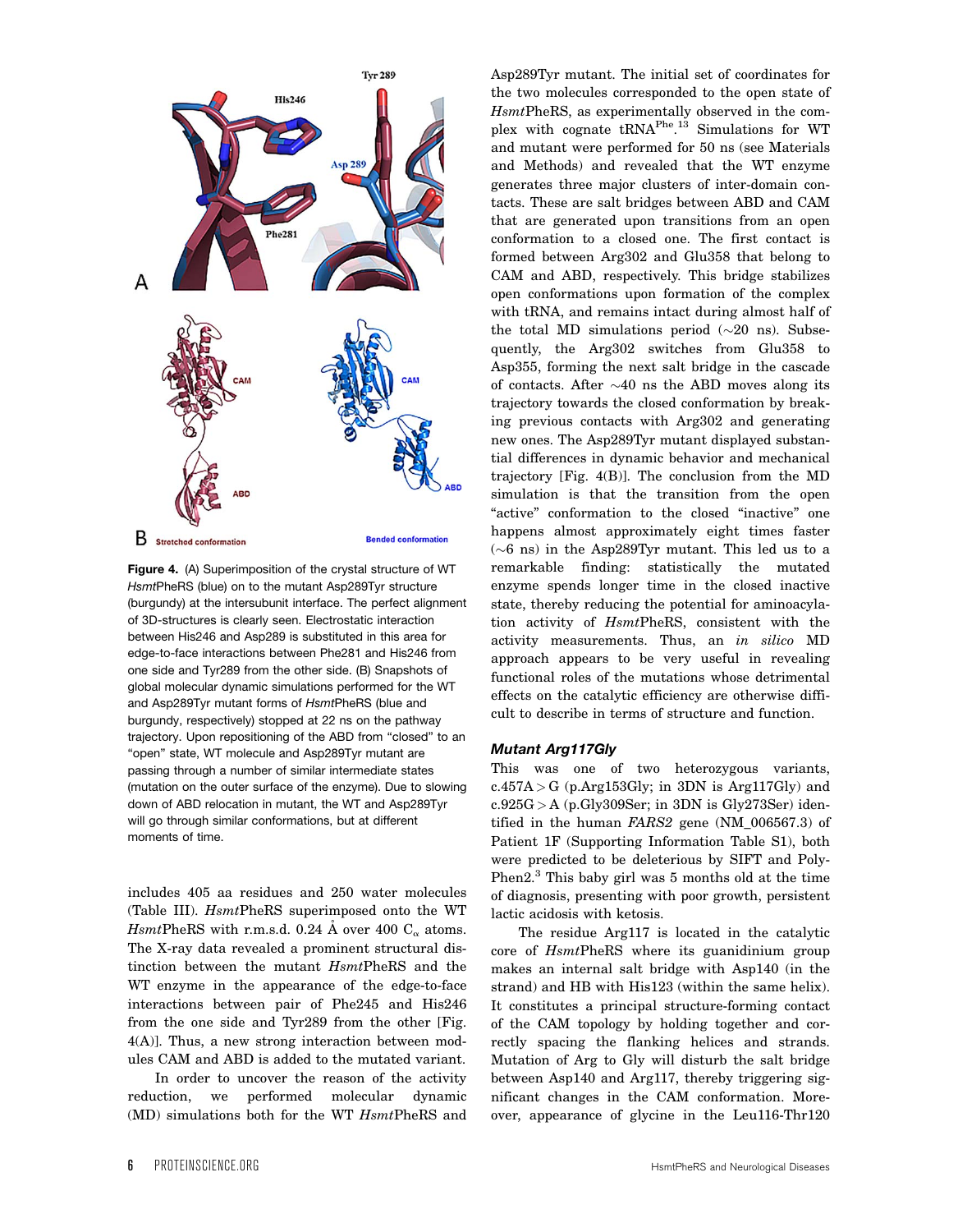

Figure 5. Structural, dynamic and functional characterization of the Arg117Gly, Gly273Ser, and His99Asp mutants of HsmtPheRS. (A) The diagram depicts the rearrangement of the aa residues within the active site. After 24 ns of MD simulation the Phe234 had migrated from its standard position toward Trp125, thereby disrupting the aromatic triad forming a "network" of edge-to-face interactions. The Phe substrate is colored light green; (B) the active site Phe bound is colored forest green. The distance between the amino group of the ligand and Ser121 after 18 ns of MD simulation is depicted by a dashed line. Phe232 and Phe234 that provide specific recognition of Phe substrate are colored burgundy; (C) depicted is the appearance of HB between Ser101 and Asp99 on the MD simulation trajectory. As can be seen on the snapshots of MD simulations, the position of the Phe substrate is slightly altered.

loop involved in the Phe-AMP intermediate formation, may lead to a reduction in the enzyme activity due to flexibility of the loop. Even after  ${\sim}6$  ns of MD simulation, the Phe234, which together with the Phe substrate and Phe232 forms an edge-to-phase recognition triplet, escapes its position in the mutant and moves towards Trp125 [Fig. 5(A)]. The trajectory of Trp125 motion is very long, generating at the end a new edge-to-phase interaction with Phe234. This rearrangement halves the binding energy of Phe compared to the WT HsmtPheRS (missing interaction between substrate Phe and Phe234) and leads to a substantial reduction in Phe activation and aminoacylation activity (Tables I and II). The steady-state aminoacylation kinetics of the Arg117Gly mutant showed a  ${\sim}50\text{-fold}$  reduction in the  $k_{\text{cat}}/K_{\text{m}}$  value as a result of an increased  $K_{\text{m}}$ value for Phe and a decreased  $k_{\text{cat}}$  in comparison with WT enzyme (see Table I). A 24-fold reduction in the rate of ATP consumption caused by the mutation was also observed (Table II).

## Mutant Gly273Ser

Patient 1F (Supporting Information Table S1) is heterozygous for Arg153Gly (3DN is Arg117Gly) and p.Gly309Ser (Gly273Ser in 3DN; p.Arg117Gly is described above).<sup>3</sup> Gly273 residue belongs to the  $\beta$ strand Asp270-Gly279, one of the shape-generating elements of CAM. The glycine-lined strand contacts the reaction intermediate Phe-AMP<sup>23</sup> and the emergence of serine instead of glycine will result in steric clashes between the side chains of serine and Met258 ( $\sim$ 2 Å). This in turn will lead to reorganization of the hydrophobic cluster in which Met258 holds the central position. MD simulation of the mutant reveals that Ser273 causes formation of a new very stable HB with Gln124  $(2.8-3.3 \text{ Å})$ , which

holds up  ${\sim}95\%$  of the whole cycle of MD trajectory. This contrasts with the WT  $HsmtPheRS$ , where this contact is  $\sim$ 9 to 10 Å.

Anchoring the amino group of the Phe-substrate is achieved by its interactions with Ser121, and His119 via direct or water-mediated contacts.<sup>13-15</sup> The analysis of MD snapshots in the Gly273Ser mutant demonstrates loss of contacts between residues Ser121 and Glu159, and the amino group of the Phe substrate. The latter moves by 5 to 6  $\AA$ away from its original position thereby, rendering impossible the activation process and subsequent aminoacylation (Fig. 3). Moreover, within  $\sim7$  ns of MD trajectory the canonical "edge-to-face" aromatic interactions were lost and there was evidence that the binding of the Phe substrate was also lost [Fig. 5(B)]. The kinetic experiments showed that mutant is not charging tRNAPhe at the same concentrations as WT HsmtPheRS (Table I). Activation and aminoacylation activity of this Gly273Ser mutant (Tables I and II) could only be detected at very high enzyme concentrations.

#### Mutant His123Pro

Patient 3F is a 17-year-old girl (Supporting Information Table S1) harboring a p.His159Pro (3DN is His123Pro) change from the wild-type human FARS2 gene (NM\_006567.3). She presented with developmental delay, encephalopathy, elevated CSF lactate, and abnormal respiratory enzymes, consistent with the clinical features reported for FARS2 defects. Two compound heterozygous variants, His123Pro (from the mother) and Arg383Cys (from the father) were identified both of which were predicted to be deleterious by SIFT and PolyPhen2.<sup>3</sup>

The complex of  $HsmtPheRS$  with  $\text{tRNA}^{\text{Phe13}}$ suggests that the His to Pro substitution leads to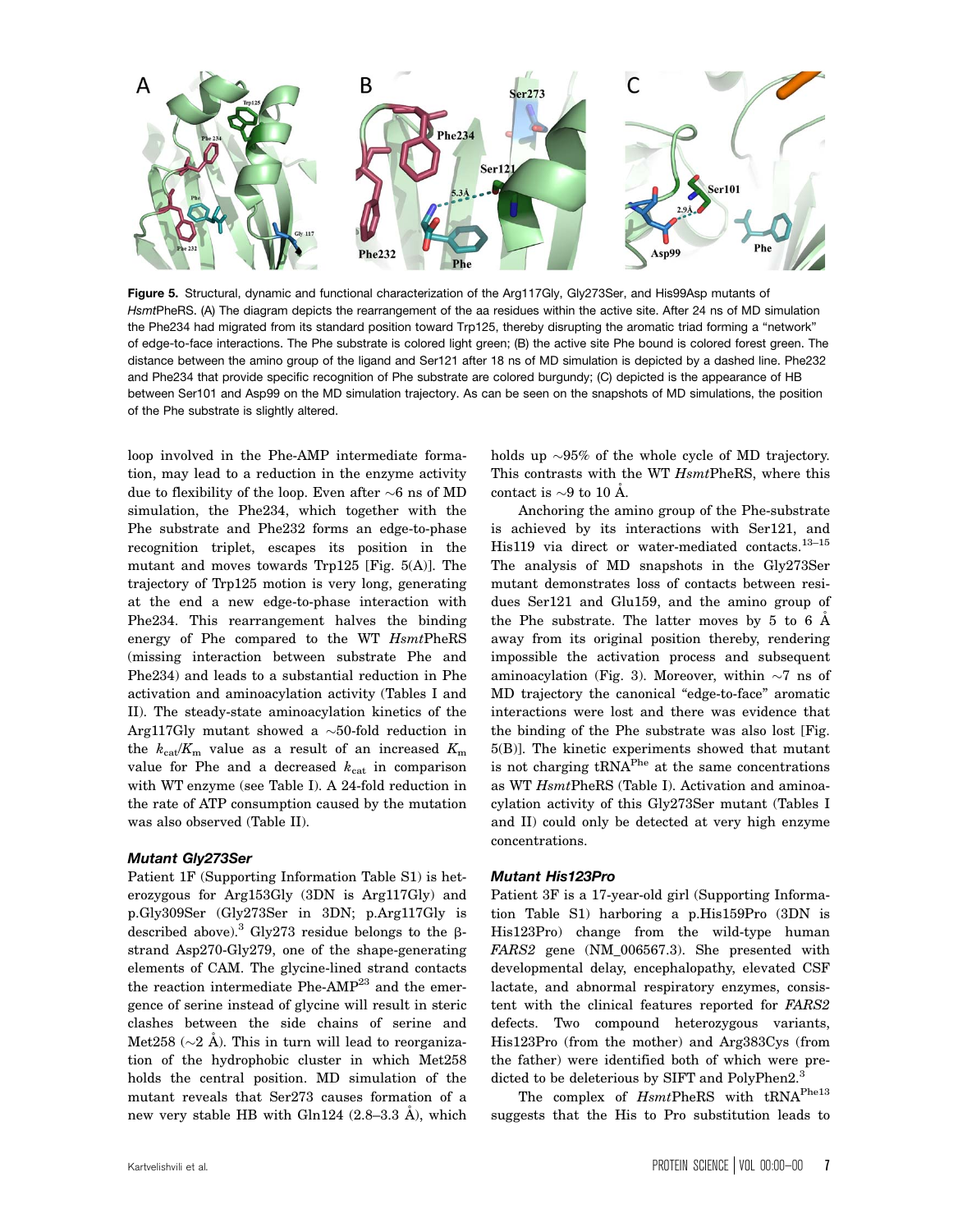considerable reorganization of the structure. First, the HB between Arg117 and His123 will be disrupted; second, the presence of the His123Pro mutation will break the  $\alpha$ -helical structure (His119-Ala130). Since the  $\alpha$ -helical residues make direct contact with the Phe-AMP, it is unsurprising that this mutation leads to a dramatic reduction in the enzymatic activity (Table I). Our data confirm that the His123Pro mutant has lost the ability to catalyze Phe-tRNAPhe production at concentrations that give detectable activity by WT HsmtPheRS. We estimated its catalytic efficiency to be 3100-fold lower than that of the wild type enzyme (Table I). All crystallization trials for the mutant failed, as a result of the significant changes in the folding capacity of CAM.

### Mutant Pro49Ala

Patient 2F (Supporting Information Table S1), a 16-year-old girl, is heterozygous for two variants in  $FARS2$  (NM\_006567.3),  $c.253C > G$  (Pro49Ala), and  $c.403C > G$  (His $99Asp$ ), both predicted to be deleterious by SIFT and PolyPhen2.<sup>3</sup> A more detailed clinical investigation of this mutation has recently been published. $^{24}$ 

Pro49 belongs to a fully hydrophobic nucleus located between the ABD and CAM that is next to a long flexible stretch of aa, Asn313-Pro325, connecting the two structural modules. Substitution for alanine does not disrupt the hydrophobicity of this area and the mutation would not initially be expected to exert a direct impact on Phe activation or tRNA aminoacylation since it is located at a distance from the active site. MD simulation demonstrates that substitution of Pro49 for Ala changes the movement of ABD along the trajectory towards the CAM. During the first 20 ns of dynamic fluctuations the system moves towards the "closed" form and remained in this inactive conformation for an extended time, thus causing impaired aminoacylation activity through a similar mechanism to that observed for the Asp289Tyr mutant. The WT HsmtPheRS and the Pro49Ala mutant stimulate Phe-dependent ATP hydrolysis with nearly identical specific activities (Table II). The kinetic study of tRNAPhe charging revealed that due to a reduced  $k_{\text{cat}}$  there was only a 1.3-fold decrease in the  $k_{\text{cat}}/K_{\text{m}}$ value (see Table I) suggesting that the P49A mutant charges tRNAPhe in a way similar to the WT, which correlates well with data in Table I.

## Mutant His99Asp

Patient 2F is heterozygous (NM\_006567.3) for c.403C > G (3DN is His99Asp; see previous paragraph).3,24 The previously published structures of  $H smtPheRS$  with tRNA<sup>Phe</sup> or Phe-AMP<sup>10,13</sup> indicate that His99 residue is located in the immediate vicinity of the 3'-end of the tRNA. The 3'-end of tRNA<sup>Phe</sup> is virtually clamped between the first intermediate,

Phe-AMP, and the Leu94-Gly105 fragment of the CAM. The His99 side chain is exposed towards the 3'-end of the tRNA and since, the tRNA molecule is negatively charged, $20,25$  the appearance of Asp99 instead of His99 may result in local destabilization of the whole complex:  $HmstPheRS\cdot tRNA^{Phe}\cdot Phe-$ AMP. One can hypothesize that substitution of the positively charged His99 by the negatively charged aspartic acid will result in repulsion of the acceptor stem from its correct position, where the tRNA is charged with its cognate aa. Analysis of the MD snapshots of the mutant demonstrated that Asp99 forms a stable HB ( $\sim$ 3 Å) with Ser101 [Fig. 5(C)] that exists  $\sim$ 65% of the entire travel time on the MD trajectory, thereby stabilizing this new conformation. The Side chain of a negatively charged Asp99 in mutant generates additional repulsion from tRNAPhe (also negatively charged) on its pathway to the binding site. The MD snapshots demonstrate that HB between the amino group of Phe-substrate and Ser119, essential for Phe-AMP formation, occurs less frequently as compared to WT  $HsmtPheRS$ , thus explaining the significant reduction in the aminoacylation activity (Table I).

A 40-fold reduction in the  $k_{\text{cat}}/K_{\text{m}}$  for His99Asp variant results from a combined increased  $K<sub>m</sub>$  value for Phe and a decreased  $k_{\text{cat}}$  value and led to a 2.6-fold reduction in the rate of ATP consumption (Table II). Notably, the impact of the His99Asp mutation on Phe activation (Fig. 3, Table I) does not correlate with the impact on the catalytic efficiency of tRNA<sup>Phe</sup>. Substitution of His for Asp impairs the aa activation step to a lesser extent than the transfer step of Phe from Phe-AMP to tRNA<sup>Phe</sup> (Tables I and II). The activity of His $99$ Asp mutant presented by Walker et al.<sup>24</sup> was not detected in aminoacylation reaction due to low enzyme concentration used in experiments. We were able to detect this activity only at very high enzyme concentration. Data for activation reactions correlate well with results presented in Ref. 22.

#### Mutant Arg387Gln

Patient 4M (Supporting Information Table S1) is a 4-year-old boy who presented with non-specific developmental delay and hypotonia and was found to have two heterozygous changes  $(c.737C > T)$ (p.Thr246Met; 3DN is Thr210Met) and  $c.1268G > A$ (p. Arg423Gln; 3DN is Arg387Gln)) to the human FARS2 (NM\_006567.3) gene. SIFT and PolyPhen2 predicted Arg387Gln to be deleterious, but made a discordant prediction regarding the pathogenicity for Thr210Met.<sup>3</sup>

Arg387 is located in the ABD, is exposed to solution and the crystal structure of HsmtPheRS in complex with tRNAPhe indicates that Arg387 has no direct or indirect contacts with bound tRNA<sup>Phe</sup> [Fig.  $6(A)$ <sup>13</sup> The substitution of Arg387 for glutamine breaks a salt bridge between Arg387 and Glu393. The substituted Gln387, however, also has a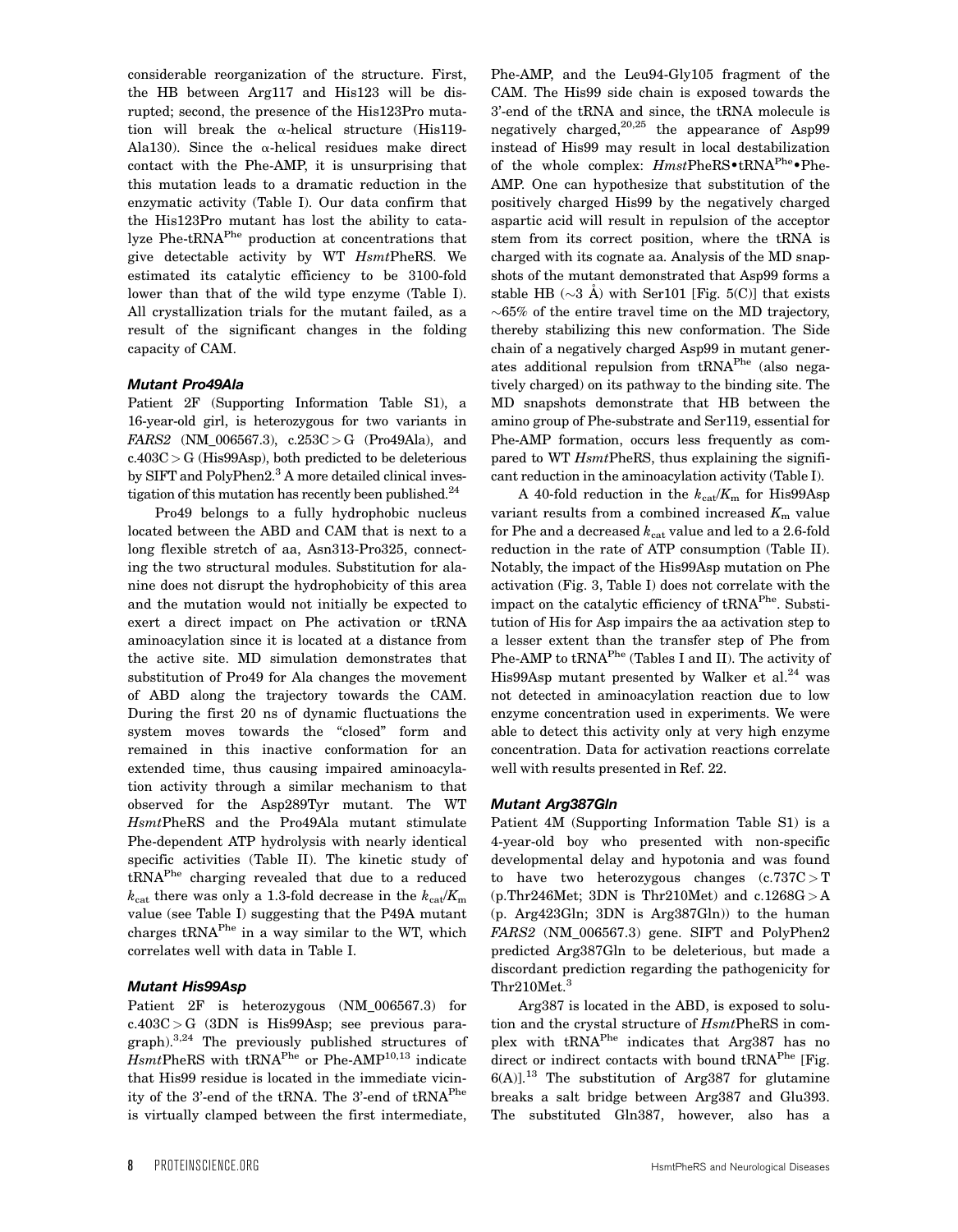

Figure 6. Structural and functional characterization of the Arg387Gln and Arg383Cys mutants of HsmtPheRS. (A) Diagram depicting HB formation between residues Arg387 and Glu393, stabilizing the conformation of the ABD, and connecting basic structural elements (two strands) within the ABD of WT HsmtPheRS. (B) Diagram showing HB formation between aa residues of two adjacent strands of the ABD in the WT HsmtPheRS. Arg383 is a shape-generating residue of ABD, makes HB with Glu358 and the carbonyl group of Tyr324 (acceptor).

propensity to form HB since the amide group can accept and donate a hydrogen atom. Thus, Gln387 and Glu393 may continue to maintain the HB and support conformation of the Tyr378-Ser385 loop and helix. Comparing the dynamic behavior of WT HsmtPheRS with that of the Arg387Gln mutant, we could conclude that catalytic efficiencies for these two variants appear to be similar and the kinetic experiments showed only a 1.2-fold decrease in the  $k_{\text{cat}}/K_{\text{m}}$  value due to a reduced  $k_{\text{cat}}$  (Table I).

### Mutant Arg383Cys

Two siblings who are compound heterozygotes for the variants Arg383Cys and an intragenic deletion

have a comparatively moderate presentation among the spectrum of FARS2 related phenotypes.<sup>4</sup> Clinical features in these siblings include truncal hypotonia, global developmental delays, mild facial dysmorphia, and variable lactic academia. Another patient with the Arg383Cys mutation (compound heterozygous His123Pro from the mother; Arg383Cys from the father) is a 17-year-old girl (Patient 3F) who displayed developmental delay, encephalopathy, elevated CSF lactate and abnormal respiratory enzymes, consistent with reported clinical features for FARS2 defects.

Arg383 is a shape-generating residue of ABD, making HB with Glu358 [Fig. 6(B)] and the carbonyl group of Tyr324 (acceptor). A given net of HB contributes significantly to stabilizing the ABD fold by cross-linking three  $\beta$ -strands that form the inner platform of ABD. Substitution of Arg383 for cysteine may partially disrupt a salt bridge between Arg383 and Glu358, however, this mutation will not have a harmful effect on the anticodon recognition or aminoacylation of tRNAPhe, and since protonated Glu358 can form HB with Cys. The Arg383Cys mutation leads to an approximately twofold reduction in the catalytic efficiency (Table I) as the  $k_{\text{cat}}/K_{\text{m}}$  is reduced due to a 1.8-fold increase of  $K<sub>m</sub>$  and a 1.3-fold decrease of  $k<sub>cat</sub>$ .

#### Mutant Thr210Met

Patient 4M (Supporting Information Table S1) is a 4-year-old boy with two heterozygous variants to the  $FARS2$  gene  $c.737C > T$  (Thr210Met) and c.1268G > A  $(Arg387Gln)$  (p.T246M in 3DN is Thr210Met) who presented with nonspecific developmental delay and hypotonia. SIFT and PolyPhen2 predicted Arg423Gln to be deleterious but made a discordant prediction regarding the pathogenicity for Thr210Met.<sup>3</sup>

Residue Thr210 is located within the CAM but has no direct contacts with either tRNAPhe or the Phe-AMP intermediate. The Thr210Met substitution would not a priori be predicted to change the mutant  $H smtPheRS$ architecture or the ability for Phe-AMP complex formation. The dominant mode after 30 ns of MD simulation showed that the relative position of CAM and ABD is similar to that observed for the crystal structure of WT  $HsmtPheRS$  complexed with  $tRNA<sup>Phe</sup>$  [Fig. 2(A)]. Replacement of Thr210 by Met enhances hydrophobic interactions with Phe61, Tyr65, Phe74, and Trp274 and led to a  $\sim$ 1.4-fold increase in the catalytic efficiency of tRNAPhe charging, due to a 3.3-fold decrease in  $K_m$  value for tRNA<sup>Phe</sup> (see Table I).

## **Discussion**

Here, we present the in-depth analysis of changes in the 3D structure and kinetic characteristics of HsmtPheRS, induced by pathogenic mutations in the FARS2. Analysis of high resolution crystal structures of WT HmstPheRS and those complexed with different functional ligands enables to follow the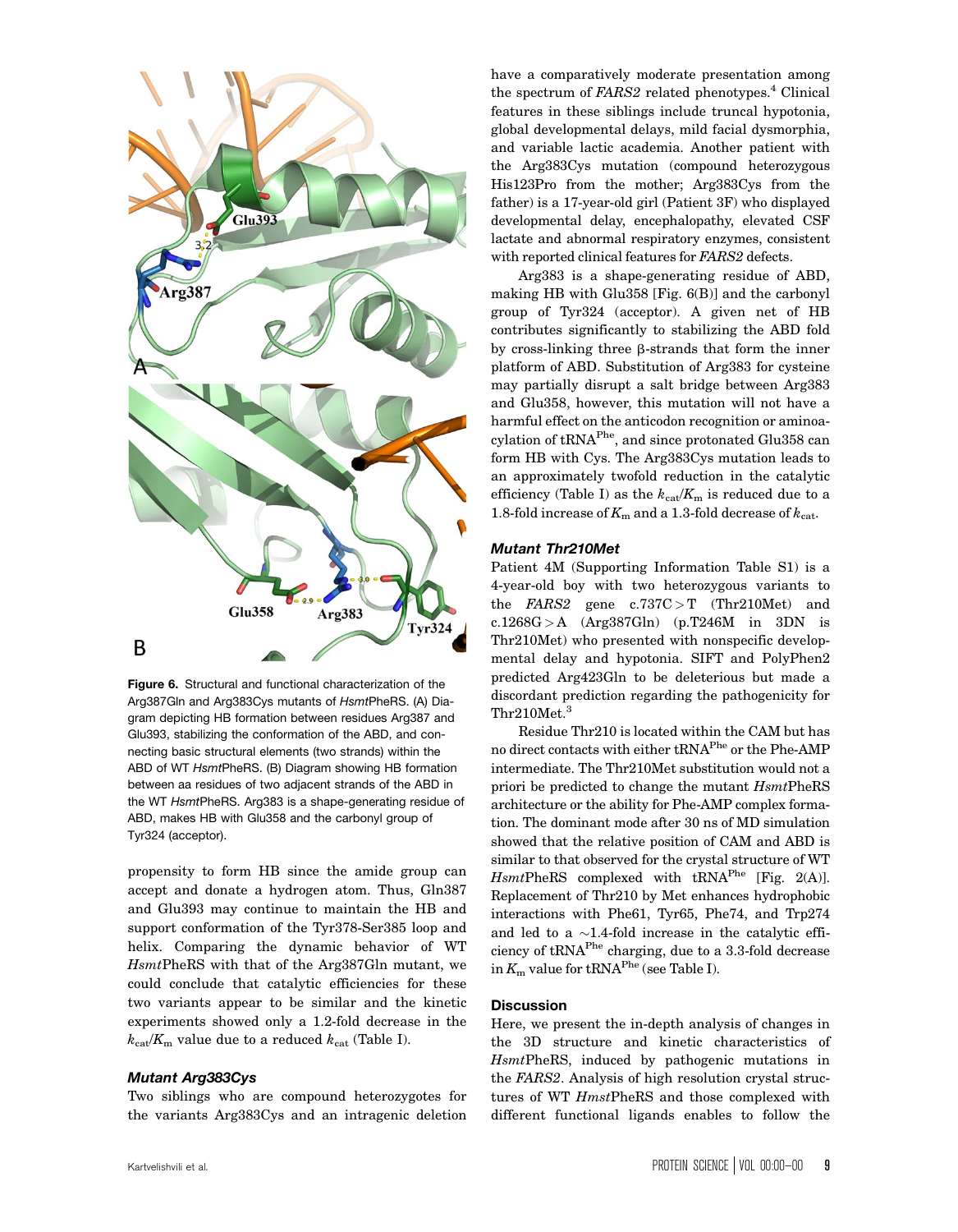reaction pathway by which HsmtPheRS catalyzes attachment of Phe to tRNAPhe. The positions of the residues that are critically important for the arrangement and binding of Phe, ATP, tRNA substrates, and for enzyme activity were established.<sup>10,13,26,27</sup> Data on the WT HsmtPheRS and mutants derived from kinetic experiments, X-ray crystallography and MD simulations are indicative of direct relationship between conformational changes in 3D structure and  $k_{\text{cat}}/K_{\text{m}}$  values of tRNA<sup>Phe</sup> aminoacylation and/or specific activity in the ATP consumption.

The most deleterious effect on enzymatic activity were caused by the His99Asp and Arg117Gly mutations, which demonstrated a 40- to 50-fold decrease in catalytic efficiency of aminoacylation. Furthermore the kinetic assays revealed that the Arg117Gly mutation also led to a 24-fold reduction in the rate of ATP consumption, whereas the effect of the His99Asp substitution was more modest with only a 2.6-fold reduction (see Tables I and II). This information will be used more extensively to determine any correlation between the molecular pathogenesis and the clinical manifestation. The expanding resources resulting from exome and whole genome sequencing together with increased characterization of proteins has confirmed the importance of pathogenic mutations in mitochondrial aaRSs as the cause of many neurological disorders. The crystal structures of mutant versions of  $HsmtPheRS$ , together with the kinetic data and MD simulations that are presented here exemplify how mutations can affect the overall structure in ways that would not be predicted from 3D structure only.

It was inferred that the severity of the disease and the specific tissue phenotypes that was caused by the different site of mutations of the same gene might depend on residual enzymatic activity or structural instability (see Tables I and II). It is worth mentioning that all of the reported enzyme activities were detected via in vitro assays that might have some slight difference in vivo. Future comprehensive documentation of the clinical course of mitochondrial disease arising from specific mutations in the aaRSs together with detailed structural analyses will facilitate a better understanding of the molecular mechanism underlying the pathogenesis, which may in turn have predictive therapeutic potential.

#### Materials and Methods

#### tRNA aminoacylation

Aminoacylation reactions were performed at  $37^{\circ}\text{C}$  in reaction mixtures containing 50 mM Tris-HCl (pH 8.5), 30 mM  $MgCl<sub>2</sub>$ , 5 mM 2-mercaptoethanol, 5 mM ATP, 0.5–3  $\mu$ M [ $\rm ^{14}C/^{3}H$ ]-labeled L-Phe, and 0.5 to 3  $\mu$ M  $Escherichia coli$  tRNA<sup>Phe</sup> transcript. The enzyme concentration varied from  $0.15$   $\mu$  for the wild-type  $H smtPheRS$  to 1.5  $\mu$ *M* for mutants. At the appropriate time points aliquots  $(4 \mu L)$  were spotted onto Whatman filter paper impregnated with 5% TCA. The filters were then extensively washed with ice-cold 5% TCA, and TCA-insoluble radioactivity was measured by liquid scintillation counting. The kinetic parameters were calculated by a nonlinear regression fit of the data to a Michaelis-Menten equation. The reported  $k_{\text{cat}}$  and  $K_{\text{m}}$  values represent the average of at least two determinations with experimental errors within 15 to 20% of the indicated values.

### ATP Hydrolysis Assay

Formation of aminoacyl-adenylate was directly measured by means of thin-layer chromatography. $^{28}$  The reaction mixture contained 50 mM Tris-HCl (pH 8.0), 30 mM  $MgCl<sub>2</sub>$ , 5 mM 2-mercaptoethanol, 1 mM L-phenylalanine, 30  $\mu$ M [ $\alpha$ - $^{32}$ P]ATP, and 10 U/mL of inorganic pyrophosphatase. The reaction, performed at 37°C, was initiated by adding 150 to 300 nM PheRS (wild-type or mutant). ATP, Phe-AMP, and AMP (formed during hydrolysis of Phe-AMP) were separated by TLC (on PEI cellulose plates, Merck) developed in a mixture of acetic acid, 1M ammonium acetate, and water (5:10:85, v/v). The radioactivity of spots was quantified by PhosphorImaging.

### MD Simulation

The MD simulations of WT enzyme and the mutants variants were conducted using GROMACS<sup>29</sup> version 4.5.5. The multistep simulation protocol includes the following stages. The Steepest Descent technique (1000 steps) has been applied in a vacuum of the mutated residues only, while keeping other atoms restrained at their initial positions.

Water molecules were modeled as single point charges (SPCs). Minimized structures were placed at the center of a SPC water box. The total electric charge of each protein-water system was neutralized by sodium counter ions added to the system. The energy of the solvated structures was then minimized by using the steepest descent method (5000 steps) followed by conjugate gradient minimization (10,000 steps). To achieve better relaxation for initial configurations, a 100 ps MD simulation was performed at constant pressure and temperature T (300 K). The positions of protein nonhydrogen atoms were restrained by a force constant of 1000 kJ mol<sup>-1</sup>  $\AA$ <sup>-1</sup>. Bond lengths were restrained using the LINCS algorithm $30$  applied with the 2 fs integration step, and the neighbor list for calculation of nonbonded interactions was updated every five time steps. Periodic boundary conditions were used, and electrostatic interactions were calculated by using the PME method<sup>31</sup> with a short-range cutoff of 1.0 nm. For the Lennard–Jones interactions, a cutoff value of 1.0 nm was used.

Trajectories (30–100 ns for each mutant) were sampled at a constant pressure (1 bar) and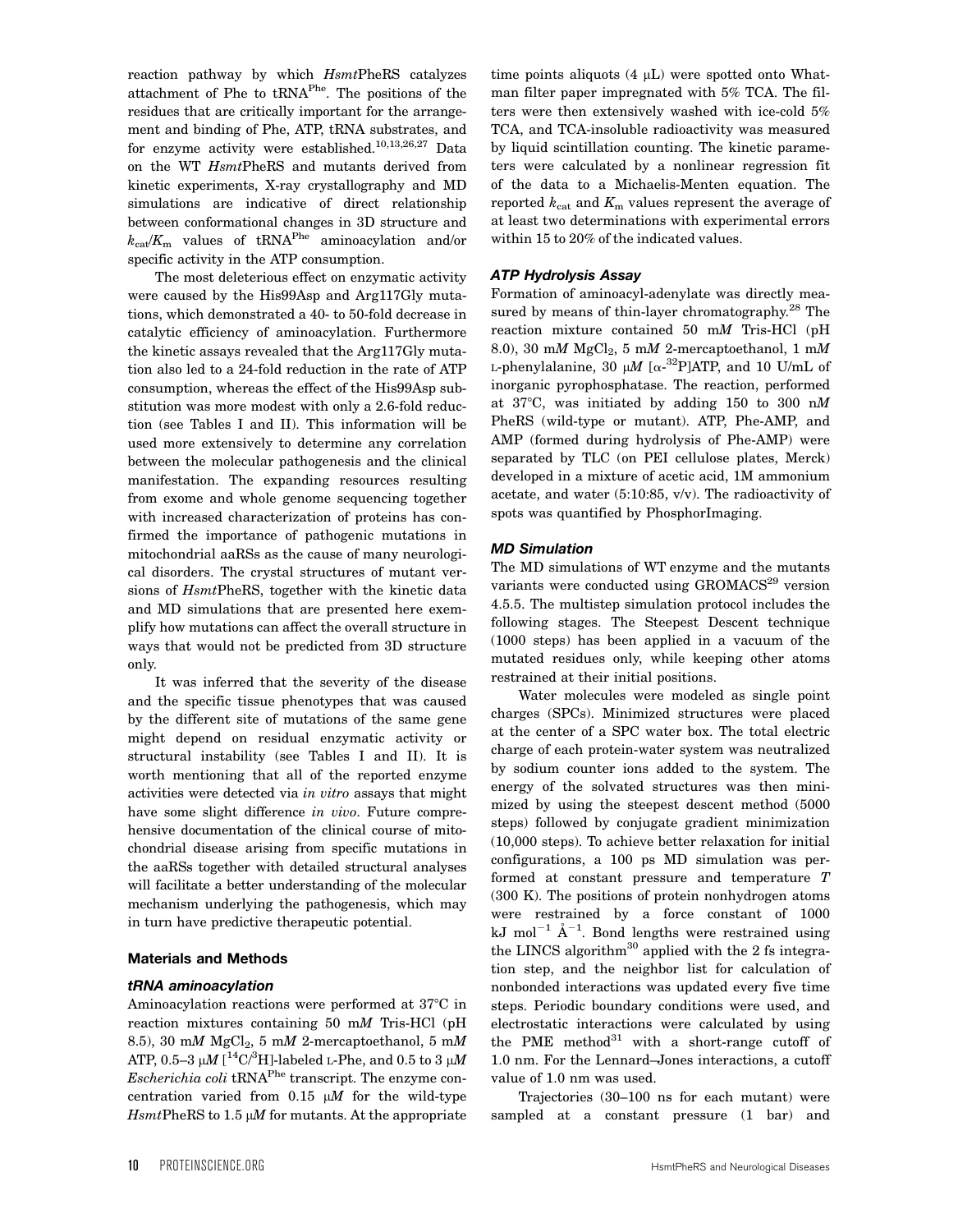temperature (300 K) using the Berendsen thermal bath.<sup>29</sup> A convergence and reproducibility of mutant's internal motion has been tested on trajectories applying principal component analysis.<sup>32</sup>

#### Acknowledgements

We are grateful to H. Rozenberg and L. Klipcan for expert assistance in synchrotron data collection and D. Safro for help in preparation of manuscript. M.S. is very grateful to Prof. A. Yonath and Kimmelman Center of Biomolecular Structure and Assembly for support during this work. M.S. holds the Lee & William Abramowitz Professorial Chair of Molecular Biophysics. E.K. performed biochemical and kinetic experiments, wrote a paper; D.T. did molecular modeling and MD calculations, wrote the paper; H.V. provide and analyzed clinical data, wrote the paper; S.C.L. provide and analyzed clinical data and wrote the paper; N.M. performed kinetic experiments, wrote the paper; J.W. provide and analyzed clinical data; L.J.W. provide and analyzed clinical data, wrote the paper; ZCL analysed data and contributed to the writing of the paper; M.S. formulated problem, supervised the work and wrote the article.

### **References**

- 1. Diodato D, Ghezzi D, Tiranti V (2014) The mitochondrial aminoacyl tRNA synthetases: genes and syndromes. Int J Cell Biol 2014:787956.
- 2. Yao P, Fox PL (2013) Aminoacyl-tRNA synthetases in medicine and disease. EMBO Mol Med 5:332–343.
- 3. Wang J, Li JL, Schmitt ES, Peacock S, Zhang VW, Wong LJ (2015) Novel pathogenic variants in the mitochondrial aminoacyl TRNA synthetases genes. Mol Genet Metab 114:352–353.
- 4. Vernon HJ, McClellan R, Batista DAS, Naidu S (2015) Mutations in FARS2 and non-fatal mitochondrial dysfunction in two siblings. Am J Med Genet A 167: 1147–1151.
- 5. Elo JM, Yadavalli SS, Euro L, Isohanni P, Gotz A, Carroll CJ, Valanne L, Alkuraya FS, Uusimaa J, Paetau A, Caruso EM, Pihko H, Ibba M, Tyynismaa H, Suomalainen A (2012) Mitochondrial phenylalanyltRNA synthetase mutations underlie fatal infantile Alpers encephalopathy. Hum Mol Genet 21:4521–4529.
- 6. Almalki A, Alston CL, Parker A, Simonic I, Mehta SG, He L, Reza M, Oliveira JM, Lightowlers RN, McFarland R, Taylor RW, Chrzanowska-Lightowlers ZM (2014) Mutation of the human mitochondrial phenylalanine-tRNA synthetase causes infantile-onset epilepsy and cytochrome c oxidase deficiency. Biochim Biophys Acta 1842:56–64.
- 7. Yang Y, Liu W, Fang Z, Shi J, Che F, He C, Yao L, Wang E, Wu Y (2016) A newly identified missense mutation in FARS2 causes autosomal-recessive spastic paraplegia. Hum Mutat 37:165–169.
- 8. First E, Catalysis of the tRNA aminoacylation reaction. In: Ibba M, Francklyn CS, Cusack S, Eds. (2005) The aminoacyl-tRNA synthetases. Georgetown: Landes Bioscience, pp 328–352.
- 9. Bullard JM, Cai YC, Demeler B, Spremulli LL (1999) Expression and characterization of a human

mitochondrial phenylalanyl-tRNA synthetase. J Mol Biol 288:567–577.

- 10. Klipcan L, Levin I, Kessler N, Moor N, Finarov I, Safro M (2008) The tRNA-induced conformational activation of human mitochondrial phenylalanyl-tRNA synthetase. Structure 16:1095–1104.
- 11. Finarov I, Moor N, Kessler N, Klipcan L, Safro MG (2010) Structure of human cytosolic phenylalanyl-tRNA synthetase: evidence for kingdom-specific design of the active sites and tRNA binding patterns. Structure 18: 343–353.
- 12. Safro M, Moor N, Lavrik O, Phenylalanyl-tRNA synthetase. In: Ibba M, Francklyn C, Cusack S, Eds. (2005) The aminoacyl-tRNA synthetases. Georgetown: LANDES Bioscience, pp 250–265.
- 13. Klipcan L, Moor N, Finarov I, Kessler N, Sukhanova M, Safro MG (2012) Crystal structure of human mitochondrial PheRS complexed with tRNA(Phe) in the active "open" state. J Mol Biol 415:527–537.
- 14. Klipcan L, Moor N, Kessler N, Safro MG (2009) Eukaryotic cytosolic and mitochondrial phenylalanyltRNA synthetases catalyze the charging of tRNA with the meta-tyrosine. Proc Natl Acad Sci USA 106:11045– 11048.
- 15. Moor N, Klipcan L, Safro MG (2011) Bacterial and eukaryotic phenylalanyl-tRNA synthetases catalyze misaminoacylation of tRNA(Phe) with 3,4-dihydroxy-Lphenylalanine. Chem Biol 18:1221–1229.
- 16. Mosyak L, Reshetnikova L, Goldgur Y, Delarue M, Safro MG (1995) Structure of phenylalanyl-tRNA synthetase from Thermus thermophilus. Nat Struct Biol 2: 537–547.
- 17. Burley SK, Petsko GA (1985) Aromatic-aromatic interaction: a mechanism of protein structure stabilization. Science 229:23–28.
- 18. Goldgur Y, Mosyak L, Reshetnikova L, Ankilova V, Lavrik O, Khodyreva S, Safro M (1997) The crystal structure of phenylalanyl-tRNA synthetase from Thermus thermophilus complexed with cognate tRNAPhe. Structure 5:59–68.
- 19. Yadavalli SS, Klipcan L, Zozulya A, Banerjee R, Svergun D, Safro M, Ibba M (2009) Large-scale movement of functional domains facilitates aminoacylation by human mitochondrial phenylalanyl-tRNA synthetase. FEBS Lett 583:3204–3208.
- 20. Tworowski D, Feldman AV, Safro MG (2005) Electrostatic potential of aminoacyl-tRNA synthetase navigates tRNA on its pathway to the binding site. J Mol Biol 350:866–882.
- 21. Tworowski D, Safro M (2003) The long-range electrostatic interactions control tRNA-aminoacyl-tRNA synthetase complex formation. Protein Sci 12:1247–1251.
- 22. Levin I, Kessler N, Moor N, Klipcan L, Koc E, Templeton P, Spremulli L, Safro M (2007) Purification, crystallization and preliminary X-ray characterization of a human mitochondrial phenylalanyl-tRNA synthetase. Acta Crystallogr Sect F63:761–764.
- 23. Moor N, Kotik-Kogan O, Tworowski D, Sukhanova M, Safro M (2006) The crystal structure of the ternary complex of phenylalanyl-tRNA synthetase with tRNA-Phe and a phenylalanyl-adenylate analogue reveals a conformational switch of the CCA end. Biochemistry 45:10572–10583.
- 24. Walker MA, Mohler KP, Hopkins KW, Oakley DH, Sweetser DA, Ibba M, Frosch MP, Thibert RL (2016) Novel compound heterozygous mutations expand the recognized phenotypes of FARS2-linked disease. J Child Neurol 31:1127–1137.